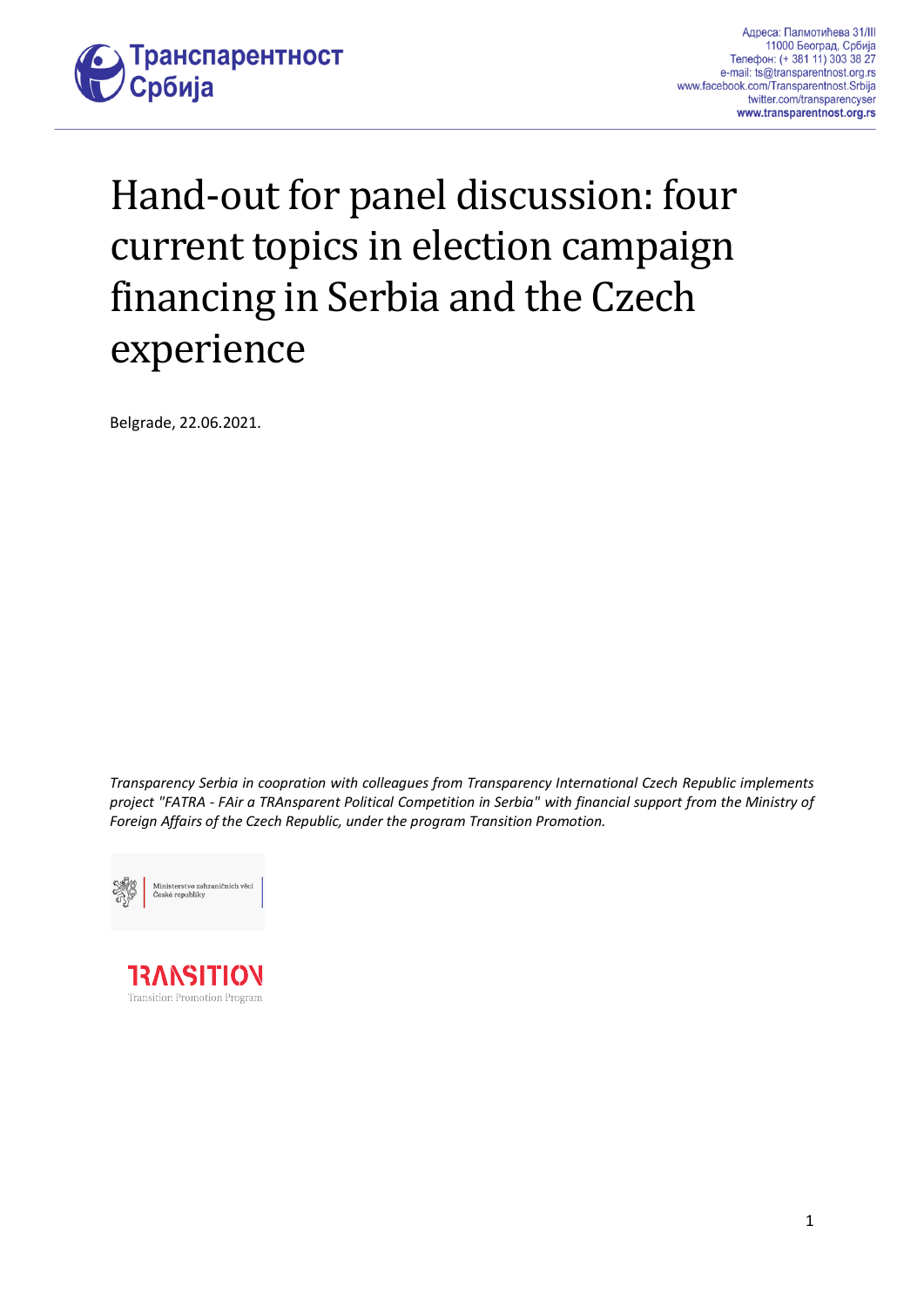

#### Introduction

The Czech chapter of the Transparency International network has been actively monitoring election campaigns in the country since 2013, when the first direct election of the Czech president took place. Since then, it has been monitoring election campaigns every single year, as two political cycles of national government, regional governments, and communal governments took place.

TI Czechia has developed and possesses a profound knowledge on the campaigns monitoring which enables us to share good experience with other countries, as well as to advocate for amelioration of the current law back home. Already within the first years of the national monitoring, TI Czechia came up with recommendations for changes in the former law and formulated clear standards and principles that should have been included in amendments of the laws within the Electoral Code.

The amendments reflected several of these recommendations and overall introduced legislative changes that were previously outlined by GRECO and the European Commission, alike.

1. Donations from party members shall be reflected in the financial reports;

2. To establish rules for the valuation and reporting of in-kind contributions, including loanst and other goods and services provided at a price below the usual price;

3. To consolidate the parties' accounts to include operations of entities directly or indirectly related to that political party;

4. To publish the financial reports of the parties in a way that will facilitate the access of the public to these reports;

5. To require much more detailed campaign spending disclosure and more frequent donations reports in connection with election campaigns;

6. To ensure that candidates running their own campaign are subject to standards similar to the parties;

7. To implement measures to strengthen the independence of auditors who verify and confirm the accounts of political parties;

8. To establish an independent body for supervision the funding of political parties; to ensure that this body has a mandate, authority, but also adequate resources for effective and proactive control, investigation and sanctioning;

9. To introduce sanctions for all violations of the law on political parties.

#### Transparent data on campaigns costs during campaigning

The Czech Electoral Act states that an election campaign means any type of promotion of a candidate / political entity that is regularly a subject of a payment. According to the law, financing of the election campaign includes all expenditure connected to the election campaign valued in money. Only the funds deposited in a voting account can be used for expenses. The use of the services of consultants, marketers, PR experts and social networks and the like, which serve to promote the candidate entity or its candidates, can be considered an integral part of the election campaign.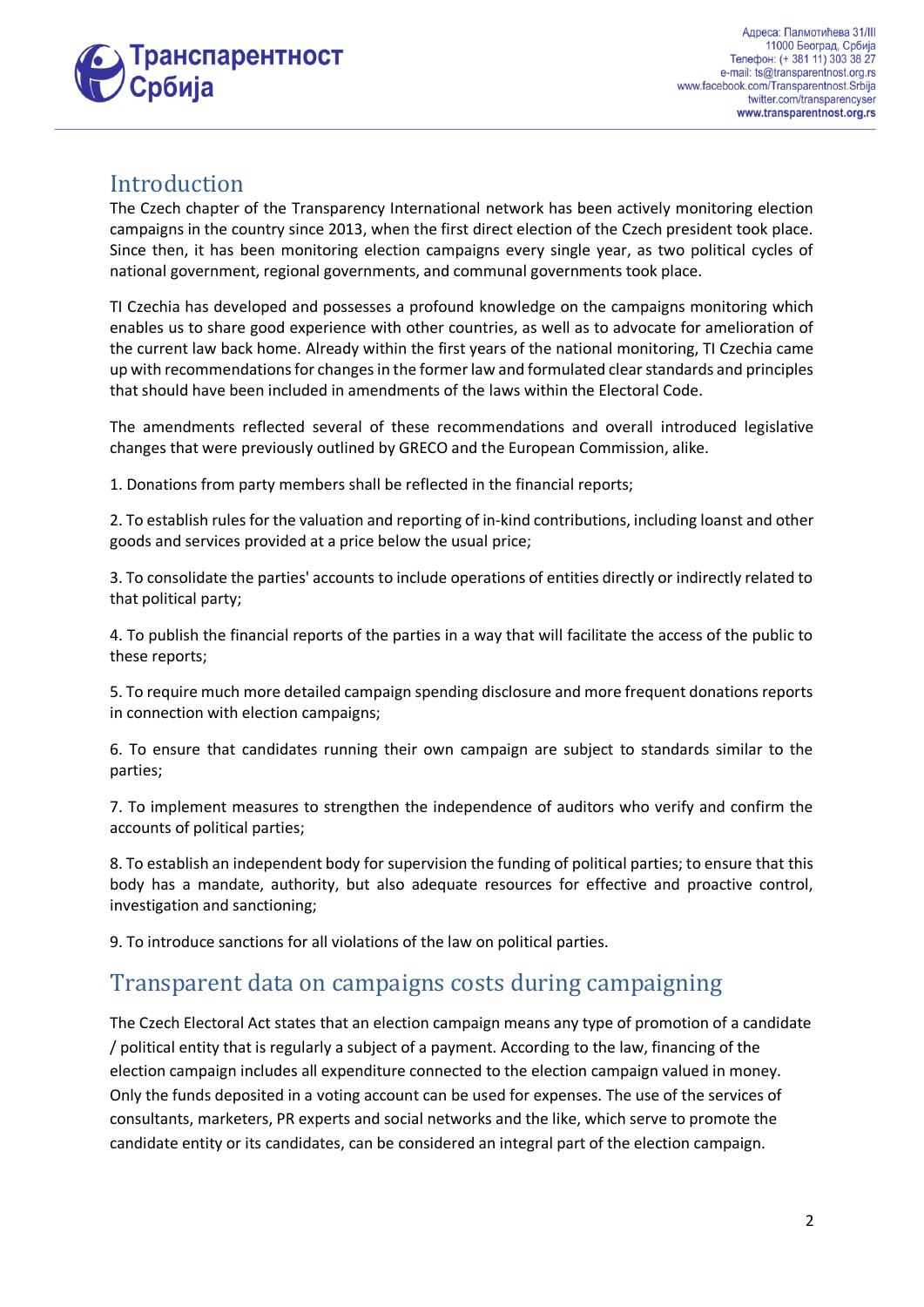

The so called voting account (electoral account) is established under electoral laws separately for each election and used to finance the election campaign. The account must be so-called transparent. In the words of the law, this means that it must allow remote free and uninterrupted access for third parties to display an overview of payment transactions. In order for a bank account to be considered transparent, the account must be able to view all transactions currently posted by the bank at any time. (A technical design that displays transactions only retroactively for a certain time interval is not considered a transparent account.)

Considering the transactions on these accounts, the purpose of the payment must be stated. Neither the electoral laws nor the law on political parties specify the content of this communication. It is essential that the description of the purpose of the transaction clearly states which transaction it is or for which purpose it is to be carried out (eg gift for election campaign / operation, transfer to election account, transfer to operating account, etc. .). The scope of the communication is at the discretion of the principal.

Political parties are encouraged to make sure that they actually set up a transparent account with the bank that meets the conditions of the law. A failure to open such account in a situation where its establishment is mandatory is then a misdemeanor for which there is a risk of sanctions.

### Overshight of the campaigns – the Office

The Office for the oversight of the finicning of political parties and movements is an indempendet body established under the Electoral Code of the Czech republic that has been last amended in the 2016.

The office supervises the management of political parties, political movements and political institutes. The Office supervises the annual financial reports submitted by the parties and movements, it carries out its own control and discusses administrative offenses and imposes sanctions in accordance with the law.

The head of the Office is appointed by the president who obtains two nominees – each nominated by one Chamber of the Parliament.

The candidates for the members of the Office (there are four) are nominated by the Senators, by Deputies, and by the Supreme Audit Office. The Senate than votes to pick the four candidates.

# Limits of overall expenditures and donations in the campaigns

The limits for Czech election campaigns were set in 2016 following GRECO recommendations. In the most observed general election, where voters choose the members of Chamber of Deputies (lower chamber of Czech Parliament), the total limit for a campaign has been set to CZK 90 million (approx. € 3,5 million). For other election campaigns, there are also fixed limits corresponding to the expected costs of a campaign. The only exception is the election for local assemblies, where it would be tricky